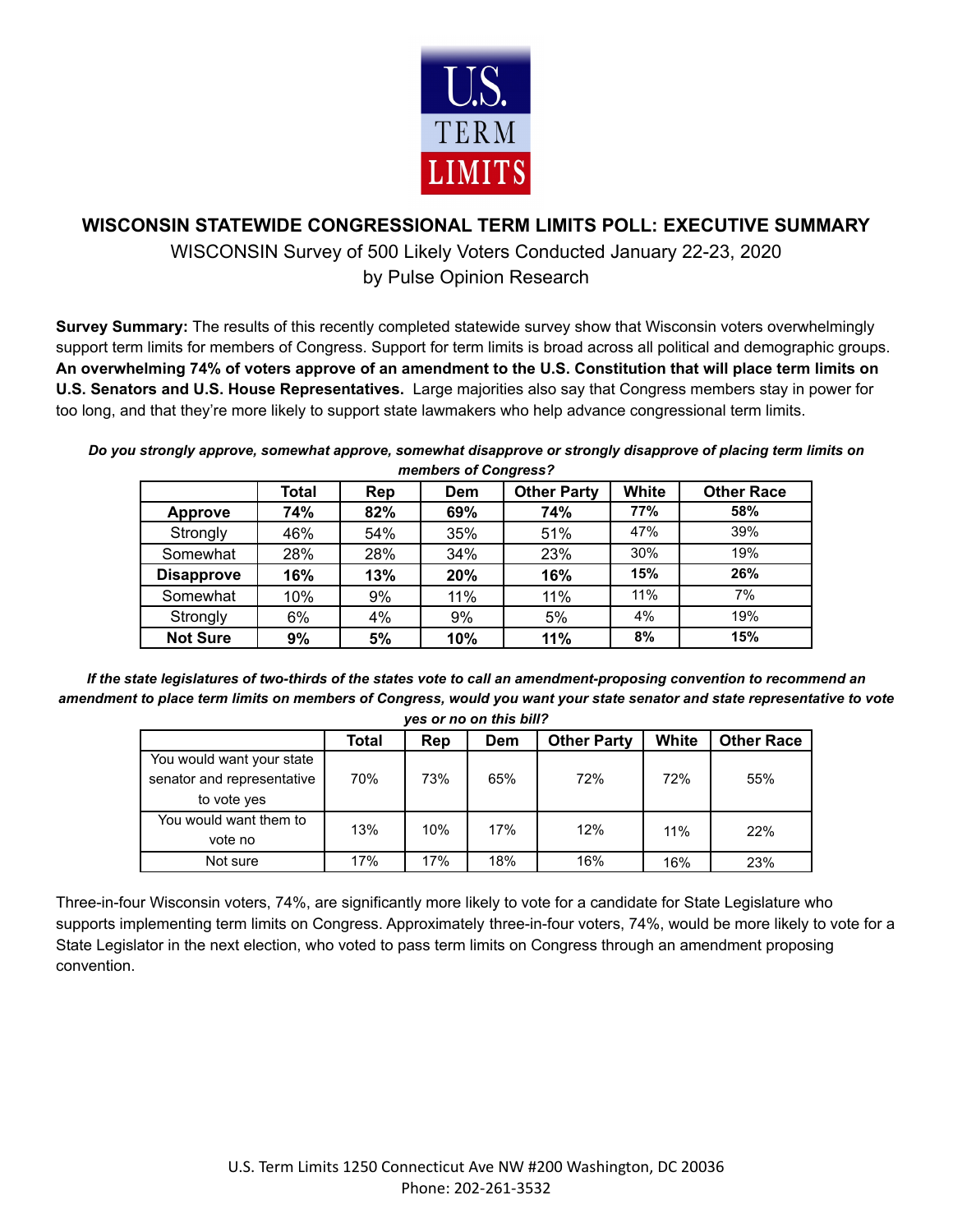

*Would you be much more likely, somewhat more likely, somewhat less likely or much less likely to vote for a candidate for State Legislature who supports implementing term limits for members of Congress?*

|                      | Total | Rep | <b>Dem</b> | <b>Other Party</b> | White | <b>Other Race</b> |
|----------------------|-------|-----|------------|--------------------|-------|-------------------|
| Likely               | 78%   | 87% | 73%        | <b>74%</b>         | 79%   | 69%               |
| Much more likely     | 47%   | 54% | 41%        | 46%                | 47%   | 46%               |
| Somewhat more likely | 31%   | 33% | 32%        | 28%                | 32%   | 23%               |
| <b>Not likely</b>    | 9%    | 4%  | 11%        | 13%                | 8%    | 14%               |
| Somewhat less likely | 7%    | 2%  | 8%         | 12%                | 6%    | 12%               |
| Much less likely     | 2%    | 2%  | 3%         | 1%                 | 2%    | 2%                |
| <b>Not sure</b>      | 13%   | 9%  | 17%        | 12%                | 12%   | 17%               |

*Would you be much more likely, somewhat more likely, somewhat less likely or much less likely to vote for a candidate for State Legislature who opposes implementing term limits for members of Congress?*

|                      | . .   |            |            |                    |       |                   |
|----------------------|-------|------------|------------|--------------------|-------|-------------------|
|                      | Total | Rep        | <b>Dem</b> | <b>Other Party</b> | White | <b>Other Race</b> |
| Likely               | 29%   | 40%        | 25%        | 24%                | 31%   | 26%               |
| Much more likely     | 13%   | 20%        | 9%         | 11%                | 14%   | 13%               |
| Somewhat more likely | 16%   | <b>20%</b> | 16%        | 13%                | 17%   | 13%               |
| <b>Not likely</b>    | 53%   | 47%        | 54%        | 61%                | 53%   | 57%               |
| Somewhat less likely | 25%   | 21%        | 28%        | 28%                | 25%   | 28%               |
| Much less likely     | 28%   | 26%        | 26%        | 33%                | 28%   | 29%               |
| <b>Not sure</b>      | 17%   | 14%        | 21%        | 15%                | 16%   | 18%               |

*At present the Wisconsin State Legislature does NOT have term limits on itself. However, if your state legislator voted to place term limits on Congress through an amendment proposing convention, in the next statewide election, would that make you much more likely, somewhat more likely, somewhat less likely or much less likely to vote for your state legislator?*

|                      | Total | Rep   | Dem | <b>Other Party</b> | White | <b>Other Race</b> |
|----------------------|-------|-------|-----|--------------------|-------|-------------------|
| Likely               | 77%   | 83%   | 71% | 75%                | 79%   | 64%               |
| Much more likely     | 42%   | 50%   | 34% | 41%                | 44%   | 29%               |
| Somewhat more likely | 35%   | 33%   | 37% | 34%                | 35%   | 35%               |
| Not likely           | 12%   | 8%    | 15% | 12%                | 10%   | 23%               |
| Somewhat less likely | 8%    | 7%    | 7%  | 10%                | 6%    | 17%               |
| Much less likely     | 4%    | $1\%$ | 8%  | 2%                 | 4%    | 6%                |
| Not sure             | 12%   | 9%    | 15% | 13%                | 12%   | 14%               |

**Conclusions:** Wisconsin voters overwhelmingly support an amendment to the U.S. Constitution limiting the terms of all U.S. Senators and U.S. House Representatives. The intensity of this support is measured in their willingness to vote for state legislators who will vote ''yes'' on term limits and against those who will vote "no" against term limits on members of Congress.

**Methodology:** This poll of 500 likely voters in Wisconsin was conducted January 22-23, 2020, using an automated polling methodology. To reach those who have abandoned traditional landline telephones, Pulse Opinion Research uses an online survey tool to interview randomly selected participants from a demographically diverse panel. This accounts for 25% of the panel. Pulse Opinion Research determines its partisan weighting targets through a dynamic weighting system that takes into account the state's voting history, national trends, and recent polling in a particular state or geographic area.

This poll of 500 likely voters in Wisconsin has an accuracy of +/- 4.5% with a 95% level of confidence.